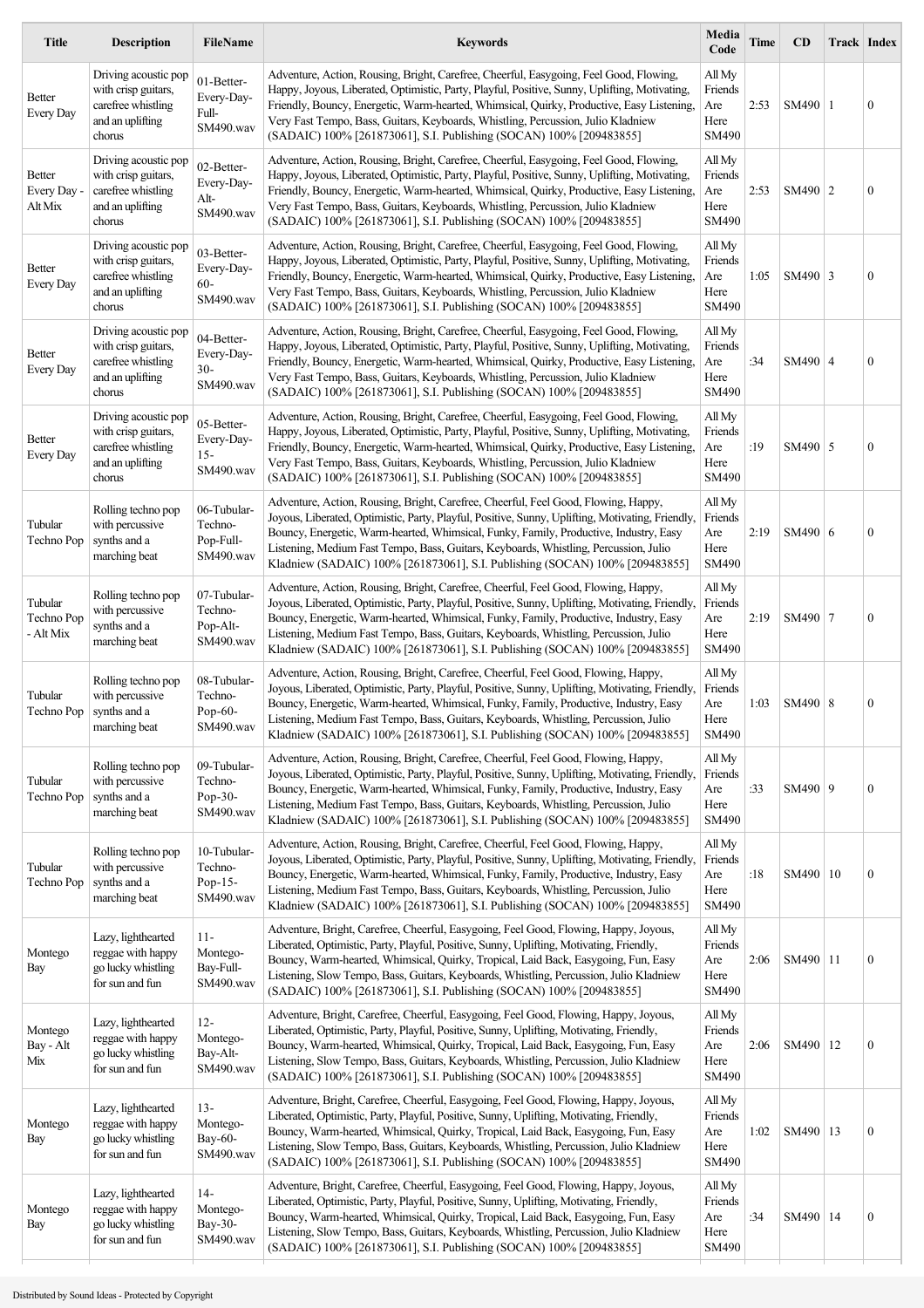| Montego<br>Bay                              | Lazy, lighthearted<br>reggae with happy<br>go lucky whistling<br>for sun and fun                                | $15 -$<br>Montego-<br>Bay-15-<br>SM490.wav                 | Adventure, Bright, Carefree, Cheerful, Easygoing, Feel Good, Flowing, Happy, Joyous,<br>Liberated, Optimistic, Party, Playful, Positive, Sunny, Uplifting, Motivating, Friendly,<br>Bouncy, Warm-hearted, Whimsical, Quirky, Tropical, Laid Back, Easygoing, Fun, Easy<br>Listening, Slow Tempo, Bass, Guitars, Keyboards, Whistling, Percussion, Julio Kladniew<br>(SADAIC) 100% [261873061], S.I. Publishing (SOCAN) 100% [209483855]                  | All My<br>Friends<br>Are<br>Here<br>SM490 | :18  | SM490   15 | $\boldsymbol{0}$ |
|---------------------------------------------|-----------------------------------------------------------------------------------------------------------------|------------------------------------------------------------|----------------------------------------------------------------------------------------------------------------------------------------------------------------------------------------------------------------------------------------------------------------------------------------------------------------------------------------------------------------------------------------------------------------------------------------------------------|-------------------------------------------|------|------------|------------------|
| Shoot The<br><b>Breeze</b>                  | Cute and cuddly<br>indie folk with<br>ukulele and whistling<br>for friends and<br>family                        | 16-Shoot-<br>The-Breeze-<br>Full-<br>SM490.wav             | Adventure, Action, Rousing, Bright, Carefree, Cheerful, Easygoing, Feel Good, Flowing,<br>Happy, Joyous, Liberated, Optimistic, Party, Playful, Positive, Sunny, Uplifting, Motivating,<br>Friendly, Bouncy, Warm-hearted, Whimsical, Lazy, Folk, Gentle, Sunny, Easy Listening,<br>Medium Slow Tempo, Bass, Guitars, Keyboards, Ukulele, Whistling, Percussion, Julio<br>Kladniew (SADAIC) 100% [261873061], S.I. Publishing (SOCAN) 100% [209483855]   | All My<br>Friends<br>Are<br>Here<br>SM490 | 2:13 | SM490   16 | $\boldsymbol{0}$ |
| Shoot The<br>Breeze - Alt<br>Mix            | Cute and cuddly<br>indie folk with<br>ukulele and whistling<br>for friends and<br>family                        | 17-Shoot-<br>The-Breeze-<br>Alt-<br>SM490.wav              | Adventure, Action, Rousing, Bright, Carefree, Cheerful, Easygoing, Feel Good, Flowing,<br>Happy, Joyous, Liberated, Optimistic, Party, Playful, Positive, Sunny, Uplifting, Motivating,<br>Friendly, Bouncy, Warm-hearted, Whimsical, Lazy, Folk, Gentle, Sunny, Easy Listening,<br>Medium Slow Tempo, Bass, Guitars, Keyboards, Ukulele, Whistling, Percussion, Julio<br>Kladniew (SADAIC) 100% [261873061], S.I. Publishing (SOCAN) 100% [209483855]   | All My<br>Friends<br>Are<br>Here<br>SM490 | 2:13 | SM490   17 | $\boldsymbol{0}$ |
| Shoot The<br><b>Breeze</b>                  | Cute and cuddly<br>indie folk with<br>ukulele and whistling<br>for friends and<br>family                        | 18-Shoot-<br>The-Breeze-<br>$60 -$<br>SM490.wav            | Adventure, Action, Rousing, Bright, Carefree, Cheerful, Easygoing, Feel Good, Flowing,<br>Happy, Joyous, Liberated, Optimistic, Party, Playful, Positive, Sunny, Uplifting, Motivating,<br>Friendly, Bouncy, Warm-hearted, Whimsical, Lazy, Folk, Gentle, Sunny, Easy Listening,<br>Medium Slow Tempo, Bass, Guitars, Keyboards, Ukulele, Whistling, Percussion, Julio<br>Kladniew (SADAIC) 100% [261873061], S.I. Publishing (SOCAN) 100% [209483855]   | All My<br>Friends<br>Are<br>Here<br>SM490 | 1:02 | SM490   18 | $\boldsymbol{0}$ |
| Shoot The<br><b>Breeze</b>                  | Cute and cuddly<br>indie folk with<br>ukulele and whistling<br>for friends and<br>family                        | 19-Shoot-<br>The-Breeze-<br>$30 -$<br>SM490.wav            | Adventure, Action, Rousing, Bright, Carefree, Cheerful, Easygoing, Feel Good, Flowing,<br>Happy, Joyous, Liberated, Optimistic, Party, Playful, Positive, Sunny, Uplifting, Motivating,<br>Friendly, Bouncy, Warm-hearted, Whimsical, Lazy, Folk, Gentle, Sunny, Easy Listening,<br>Medium Slow Tempo, Bass, Guitars, Keyboards, Ukulele, Whistling, Percussion, Julio<br>Kladniew (SADAIC) 100% [261873061], S.I. Publishing (SOCAN) 100% [209483855]   | All My<br>Friends<br>Are<br>Here<br>SM490 | :32  | SM490   19 | $\boldsymbol{0}$ |
| Shoot The<br><b>Breeze</b>                  | Cute and cuddly<br>indie folk with<br>ukulele and whistling<br>for friends and<br>family                        | 20-Shoot-<br>The-Breeze-<br>$15-$<br>SM490.wav             | Adventure, Action, Rousing, Bright, Carefree, Cheerful, Easygoing, Feel Good, Flowing,<br>Happy, Joyous, Liberated, Optimistic, Party, Playful, Positive, Sunny, Uplifting, Motivating,<br>Friendly, Bouncy, Warm-hearted, Whimsical, Lazy, Folk, Gentle, Sunny, Easy Listening,<br>Medium Slow Tempo, Bass, Guitars, Keyboards, Ukulele, Whistling, Percussion, Julio<br>Kladniew (SADAIC) 100% [261873061], S.I. Publishing (SOCAN) 100% [209483855]   | All My<br>Friends<br>Are<br>Here<br>SM490 | :17  | SM490   20 | $\boldsymbol{0}$ |
| Slick Willie                                | Uptempo jazz swing<br>with vibes, piano<br>and whistling                                                        | 21-Slick-<br>Willie-Full-<br>SM490.wav                     | Adventure, Action, Rousing, Bright, Carefree, Cheerful, Easygoing, Feel Good, Flowing,<br>Happy, Joyous, Liberated, Optimistic, Party, Playful, Positive, Sunny, Uplifting, Motivating,<br>Friendly, Bouncy, Energetic, Warm-hearted, Whimsical, Lighthearted, Easy Listening, Fast<br>Tempo, Bass, Guitars, Keyboards, Whistling, Percussion, Julio Kladniew (SADAIC) 100%<br>[261873061], S.I. Publishing (SOCAN) 100% [209483855]                     | All My<br>Friends<br>Are<br>Here<br>SM490 | 2:23 | SM490 21   | $\boldsymbol{0}$ |
| <b>Slick Willie</b><br>- Alt Mix            | Uptempo jazz swing<br>with vibes, piano<br>and whistling                                                        | 22-Slick-<br>Willie-Alt-<br>SM490.wav                      | Adventure, Action, Rousing, Bright, Carefree, Cheerful, Easygoing, Feel Good, Flowing,<br>Happy, Joyous, Liberated, Optimistic, Party, Playful, Positive, Sunny, Uplifting, Motivating,<br>Friendly, Bouncy, Energetic, Warm-hearted, Whimsical, Lighthearted, Easy Listening, Fast<br>Tempo, Bass, Guitars, Keyboards, Whistling, Percussion, Julio Kladniew (SADAIC) 100%<br>[261873061], S.I. Publishing (SOCAN) 100% [209483855]                     | All My<br>Friends<br>Are<br>Here<br>SM490 | 2:23 | SM490 22   | $\boldsymbol{0}$ |
| Slick Willie                                | Uptempo jazz swing<br>with vibes, piano<br>and whistling                                                        | 23-Slick-<br>Willie-60-<br>SM490.wav                       | Adventure, Action, Rousing, Bright, Carefree, Cheerful, Easygoing, Feel Good, Flowing,<br>Happy, Joyous, Liberated, Optimistic, Party, Playful, Positive, Sunny, Uplifting, Motivating,<br>Friendly, Bouncy, Energetic, Warm-hearted, Whimsical, Lighthearted, Easy Listening, Fast<br>Tempo, Bass, Guitars, Keyboards, Whistling, Percussion, Julio Kladniew (SADAIC) 100%<br>[261873061], S.I. Publishing (SOCAN) 100% [209483855]                     | All My<br>Friends<br>Are<br>Here<br>SM490 | 1:03 | SM490 23   | $\boldsymbol{0}$ |
| Slick Willie                                | Uptempo jazz swing<br>with vibes, piano<br>and whistling                                                        | 24-Slick-<br>Willie-30-<br>SM490.wav                       | Adventure, Action, Rousing, Bright, Carefree, Cheerful, Easygoing, Feel Good, Flowing,<br>Happy, Joyous, Liberated, Optimistic, Party, Playful, Positive, Sunny, Uplifting, Motivating,<br>Friendly, Bouncy, Energetic, Warm-hearted, Whimsical, Lighthearted, Easy Listening, Fast<br>Tempo, Bass, Guitars, Keyboards, Whistling, Percussion, Julio Kladniew (SADAIC) 100%<br>[261873061], S.I. Publishing (SOCAN) 100% [209483855]                     | All My<br>Friends<br>Are<br>Here<br>SM490 | :32  | SM490 24   | $\boldsymbol{0}$ |
| Slick Willie                                | Uptempo jazz swing<br>with vibes, piano<br>and whistling                                                        | 25-Slick-<br>Willie-15-<br>SM490.wav                       | Adventure, Action, Rousing, Bright, Carefree, Cheerful, Easygoing, Feel Good, Flowing,<br>Happy, Joyous, Liberated, Optimistic, Party, Playful, Positive, Sunny, Uplifting, Motivating,<br>Friendly, Bouncy, Energetic, Warm-hearted, Whimsical, Lighthearted, Easy Listening, Fast<br>Tempo, Bass, Guitars, Keyboards, Whistling, Percussion, Julio Kladniew (SADAIC) 100%<br>[261873061], S.I. Publishing (SOCAN) 100% [209483855]                     | All My<br>Friends<br>Are<br>Here<br>SM490 | :17  | SM490 25   | $\boldsymbol{0}$ |
| Skipping In<br>The<br>Sunshine              | Toe tapping electro<br>pop with pounding<br>piano, marching<br>drums, finger snaps<br>and carefree<br>whistling | 26-Skipping-<br>In-The-<br>Sunshine-<br>Full-<br>SM490.wav | Adventure, Action, Rousing, Bright, Carefree, Cheerful, Easygoing, Feel Good, Flowing,<br>Happy, Joyous, Liberated, Optimistic, Party, Playful, Positive, Sunny, Uplifting, Motivating,<br>Friendly, Bouncy, Energetic, Warm-hearted, Whimsical, Quirky, Productive, Easy Listening,<br>Fast Tempo, Bass, Guitars, Keyboards, Whistling, Finger Snaps, Percussion, Julio<br>Kladniew (SADAIC) 100% [261873061], S.I. Publishing (SOCAN) 100% [209483855] | All My<br>Friends<br>Are<br>Here<br>SM490 | 2:11 | SM490   26 | $\boldsymbol{0}$ |
| Skipping In<br>The<br>Sunshine -<br>Alt Mix | Toe tapping electro<br>pop with pounding<br>piano, marching<br>drums, finger snaps<br>and carefree<br>whistling | 27-Skipping-<br>In-The-<br>Sunshine-<br>Alt-<br>SM490.wav  | Adventure, Action, Rousing, Bright, Carefree, Cheerful, Easygoing, Feel Good, Flowing,<br>Happy, Joyous, Liberated, Optimistic, Party, Playful, Positive, Sunny, Uplifting, Motivating,<br>Friendly, Bouncy, Energetic, Warm-hearted, Whimsical, Quirky, Productive, Easy Listening,<br>Fast Tempo, Bass, Guitars, Keyboards, Whistling, Finger Snaps, Percussion, Julio<br>Kladniew (SADAIC) 100% [261873061], S.I. Publishing (SOCAN) 100% [209483855] | All My<br>Friends<br>Are<br>Here<br>SM490 | 2:11 | SM490 27   | $\boldsymbol{0}$ |
| Skipping In<br>The<br>Sunshine              | Toe tapping electro<br>pop with pounding<br>piano, marching<br>drums, finger snaps<br>and carefree<br>whistling | 28-Skipping-<br>In-The-<br>Sunshine-60-<br>SM490.wav       | Adventure, Action, Rousing, Bright, Carefree, Cheerful, Easygoing, Feel Good, Flowing,<br>Happy, Joyous, Liberated, Optimistic, Party, Playful, Positive, Sunny, Uplifting, Motivating,<br>Friendly, Bouncy, Energetic, Warm-hearted, Whimsical, Quirky, Productive, Easy Listening,<br>Fast Tempo, Bass, Guitars, Keyboards, Whistling, Finger Snaps, Percussion, Julio<br>Kladniew (SADAIC) 100% [261873061], S.I. Publishing (SOCAN) 100% [209483855] | All My<br>Friends<br>Are<br>Here<br>SM490 | 1:03 | SM490 28   | $\boldsymbol{0}$ |
|                                             |                                                                                                                 |                                                            |                                                                                                                                                                                                                                                                                                                                                                                                                                                          |                                           |      |            |                  |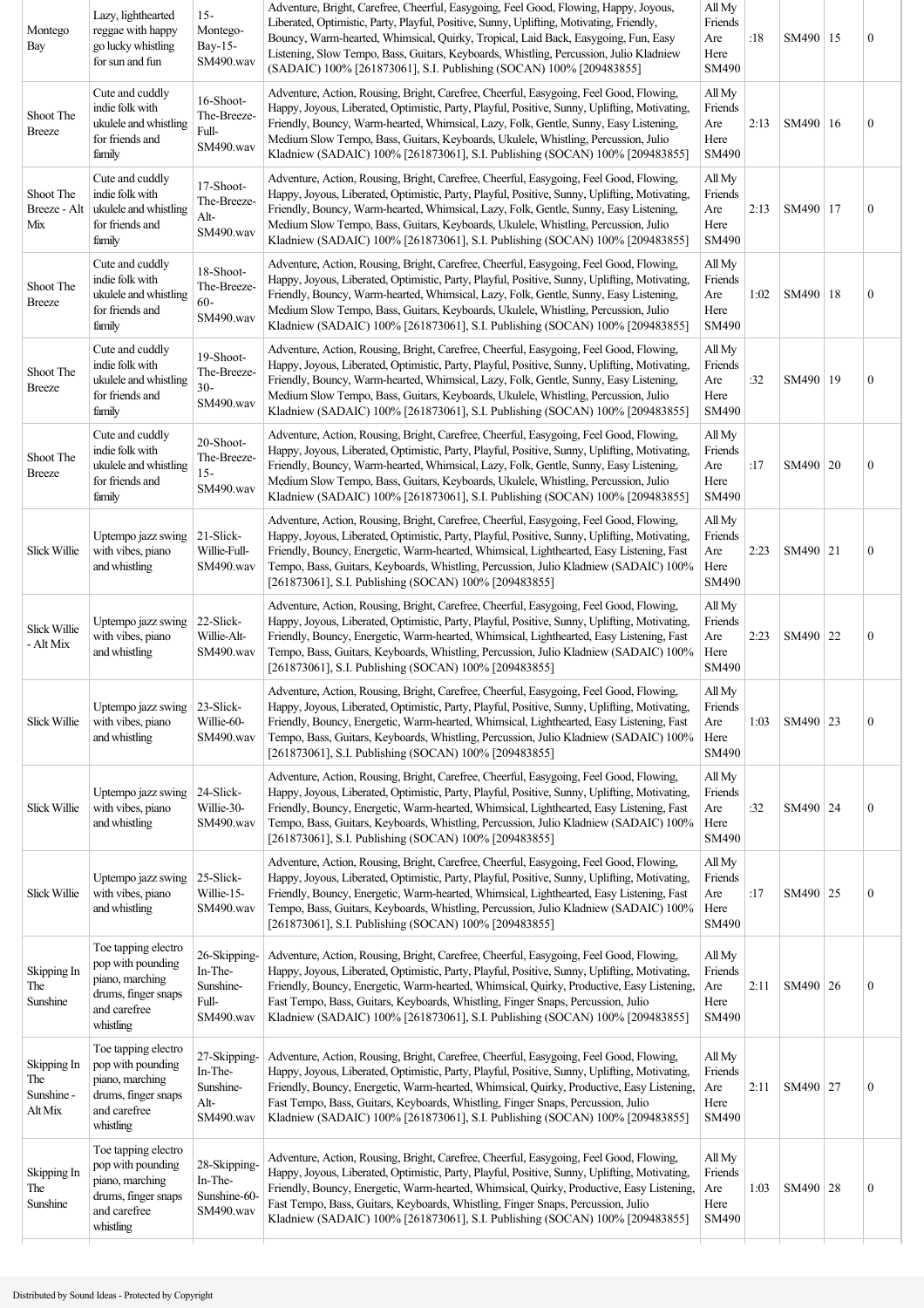| Skipping In<br>The<br>Sunshine                       | Toe tapping electro<br>pop with pounding<br>piano, marching<br>drums, finger snaps<br>and carefree<br>whistling | 29-Skipping-<br>In-The-<br>Sunshine-30-<br>SM490.wav          | Adventure, Action, Rousing, Bright, Carefree, Cheerful, Easygoing, Feel Good, Flowing,<br>Happy, Joyous, Liberated, Optimistic, Party, Playful, Positive, Sunny, Uplifting, Motivating,<br>Friendly, Bouncy, Energetic, Warm-hearted, Whimsical, Quirky, Productive, Easy Listening,<br>Fast Tempo, Bass, Guitars, Keyboards, Whistling, Finger Snaps, Percussion, Julio<br>Kladniew (SADAIC) 100% [261873061], S.I. Publishing (SOCAN) 100% [209483855] | All My<br>Friends<br>Are<br>Here<br>SM490 | :33  | SM490 29   |    | $\boldsymbol{0}$ |
|------------------------------------------------------|-----------------------------------------------------------------------------------------------------------------|---------------------------------------------------------------|----------------------------------------------------------------------------------------------------------------------------------------------------------------------------------------------------------------------------------------------------------------------------------------------------------------------------------------------------------------------------------------------------------------------------------------------------------|-------------------------------------------|------|------------|----|------------------|
| Skipping In<br>The<br>Sunshine                       | Toe tapping electro<br>pop with pounding<br>piano, marching<br>drums, finger snaps<br>and carefree<br>whistling | 30-Skipping-<br>In-The-<br>Sunshine-15-<br>SM490.wav          | Adventure, Action, Rousing, Bright, Carefree, Cheerful, Easygoing, Feel Good, Flowing,<br>Happy, Joyous, Liberated, Optimistic, Party, Playful, Positive, Sunny, Uplifting, Motivating,<br>Friendly, Bouncy, Energetic, Warm-hearted, Whimsical, Quirky, Productive, Easy Listening,<br>Fast Tempo, Bass, Guitars, Keyboards, Whistling, Finger Snaps, Percussion, Julio<br>Kladniew (SADAIC) 100% [261873061], S.I. Publishing (SOCAN) 100% [209483855] | All My<br>Friends<br>Are<br>Here<br>SM490 | :16  | SM490 30   |    | $\boldsymbol{0}$ |
| This Fools<br>Too Cool                               | Retro funk with<br>snappy drums, big<br>bass synth and a<br>catchy hook                                         | 31-This-<br>Fools-Too-<br>Cool-Full-<br>SM490.wav             | Adventure, Action, Bold, Funky, 1970s, Urban, Dynamic, Important, Motivating, Powerful,<br>Proud, Rousing, Strong, Triumphant, Edgy, Suspense, Punchy, Detective, Television, Epic,<br>Building, Chase, Hip, Sophisticated, Easy Listening, Medium Tempo, Bass, Guitars,<br>Keyboards, Whistling, Percussion, Julio Kladniew (SADAIC) 100% [261873061], S.I.<br>Publishing (SOCAN) 100% [209483855]                                                      | All My<br>Friends<br>Are<br>Here<br>SM490 | 2:08 | SM490 31   |    | $\boldsymbol{0}$ |
| This Fools<br>Too Cool -<br>Alt Mix                  | Retro funk with<br>snappy drums, big<br>bass synth and a<br>catchy hook                                         | 32-This-<br>Fools-Too-<br>Cool-Alt-<br>SM490.wav              | Adventure, Action, Bold, Funky, 1970s, Urban, Dynamic, Important, Motivating, Powerful,<br>Proud, Rousing, Strong, Triumphant, Edgy, Suspense, Punchy, Detective, Television, Epic,<br>Building, Chase, Hip, Sophisticated, Easy Listening, Medium Tempo, Bass, Guitars,<br>Keyboards, Whistling, Percussion, Julio Kladniew (SADAIC) 100% [261873061], S.I.<br>Publishing (SOCAN) 100% [209483855]                                                      | All My<br>Friends<br>Are<br>Here<br>SM490 | 2:08 | SM490 32   |    | $\boldsymbol{0}$ |
| This Fools<br>Too Cool                               | Retro funk with<br>snappy drums, big<br>bass synth and a<br>catchy hook                                         | 33-This-<br>Fools-Too-<br>$Cool-60-$<br>SM490.wav             | Adventure, Action, Bold, Funky, 1970s, Urban, Dynamic, Important, Motivating, Powerful,<br>Proud, Rousing, Strong, Triumphant, Edgy, Suspense, Punchy, Detective, Television, Epic,<br>Building, Chase, Hip, Sophisticated, Easy Listening, Medium Tempo, Bass, Guitars,<br>Keyboards, Whistling, Percussion, Julio Kladniew (SADAIC) 100% [261873061], S.I.<br>Publishing (SOCAN) 100% [209483855]                                                      | All My<br>Friends<br>Are<br>Here<br>SM490 | 1:04 | SM490   33 |    | $\boldsymbol{0}$ |
| This Fools<br>Too Cool                               | Retro funk with<br>snappy drums, big<br>bass synth and a<br>catchy hook                                         | 34-This-<br>Fools-Too-<br>$Cool-30-$<br>SM490.wav             | Adventure, Action, Bold, Funky, 1970s, Urban, Dynamic, Important, Motivating, Powerful,<br>Proud, Rousing, Strong, Triumphant, Edgy, Suspense, Punchy, Detective, Television, Epic,<br>Building, Chase, Hip, Sophisticated, Easy Listening, Medium Tempo, Bass, Guitars,<br>Keyboards, Whistling, Percussion, Julio Kladniew (SADAIC) 100% [261873061], S.I.<br>Publishing (SOCAN) 100% [209483855]                                                      | All My<br>Friends<br>Are<br>Here<br>SM490 | :33  | SM490 34   |    | $\boldsymbol{0}$ |
| This Fools<br>Too Cool                               | Retro funk with<br>snappy drums, big<br>bass synth and a<br>catchy hook                                         | 35-This-<br>Fools-Too-<br>$Cool-15-$<br>SM490.wav             | Adventure, Action, Bold, Funky, 1970s, Urban, Dynamic, Important, Motivating, Powerful,<br>Proud, Rousing, Strong, Triumphant, Edgy, Suspense, Punchy, Detective, Television, Epic,<br>Building, Chase, Hip, Sophisticated, Easy Listening, Medium Tempo, Bass, Guitars,<br>Keyboards, Whistling, Percussion, Julio Kladniew (SADAIC) 100% [261873061], S.I.<br>Publishing (SOCAN) 100% [209483855]                                                      | All My<br>Friends<br>Are<br>Here<br>SM490 | :19  | SM490 35   |    | $\boldsymbol{0}$ |
| <b>Strolling</b><br>Through<br>The Park              | Easygoing electro<br>pop with quirky<br>synths and happy go<br>lucky whistling                                  | 36-Strolling-<br>Through-<br>The-Park-<br>Full-<br>SM490.wav  | Adventure, Action, Rousing, Bright, Carefree, Cheerful, Easygoing, Feel Good, Flowing,<br>Happy, Joyous, Liberated, Optimistic, Party, Playful, Positive, Sunny, Uplifting, Motivating,<br>Friendly, Bouncy, Energetic, Warm-hearted, Whimsical, Easy Listening, Medium Fast<br>Tempo, Bass, Guitars, Keyboards, Whistling, Percussion, Julio Kladniew (SADAIC) 100%<br>[261873061], S.I. Publishing (SOCAN) 100% [209483855]                            | All My<br>Friends<br>Are<br>Here<br>SM490 | 2:15 | SM490 36   |    | $\boldsymbol{0}$ |
| <b>Strolling</b><br>Through<br>The Park -<br>Alt Mix | Easygoing electro<br>pop with quirky<br>synths and happy go<br>lucky whistling                                  | 37-Strolling-<br>Through-<br>The-Park-<br>Alt-<br>SM490.wav   | Adventure, Action, Rousing, Bright, Carefree, Cheerful, Easygoing, Feel Good, Flowing,<br>Happy, Joyous, Liberated, Optimistic, Party, Playful, Positive, Sunny, Uplifting, Motivating,<br>Friendly, Bouncy, Energetic, Warm-hearted, Whimsical, Easy Listening, Medium Fast<br>Tempo, Bass, Guitars, Keyboards, Whistling, Percussion, Julio Kladniew (SADAIC) 100%<br>[261873061], S.I. Publishing (SOCAN) 100% [209483855]                            | All My<br>Friends<br>Are<br>Here<br>SM490 | 2:15 | SM490 37   |    | $\boldsymbol{0}$ |
| <b>Strolling</b><br>Through<br>The Park              | Easygoing electro<br>pop with quirky<br>synths and happy go<br>lucky whistling                                  | 38-Strolling-<br>Through-<br>The-Park-<br>$60 -$<br>SM490.wav | Adventure, Action, Rousing, Bright, Carefree, Cheerful, Easygoing, Feel Good, Flowing,<br>Happy, Joyous, Liberated, Optimistic, Party, Playful, Positive, Sunny, Uplifting, Motivating,<br>Friendly, Bouncy, Energetic, Warm-hearted, Whimsical, Easy Listening, Medium Fast<br>Tempo, Bass, Guitars, Keyboards, Whistling, Percussion, Julio Kladniew (SADAIC) 100%<br>[261873061], S.I. Publishing (SOCAN) 100% [209483855]                            | All My<br>Friends<br>Are<br>Here<br>SM490 | 1:03 | SM490      | 38 | $\boldsymbol{0}$ |
| <b>Strolling</b><br>Through<br>The Park              | Easygoing electro<br>pop with quirky<br>synths and happy go<br>lucky whistling                                  | 39-Strolling-<br>Through-<br>The-Park-<br>$30 -$<br>SM490.wav | Adventure, Action, Rousing, Bright, Carefree, Cheerful, Easygoing, Feel Good, Flowing,<br>Happy, Joyous, Liberated, Optimistic, Party, Playful, Positive, Sunny, Uplifting, Motivating,<br>Friendly, Bouncy, Energetic, Warm-hearted, Whimsical, Easy Listening, Medium Fast<br>Tempo, Bass, Guitars, Keyboards, Whistling, Percussion, Julio Kladniew (SADAIC) 100%<br>[261873061], S.I. Publishing (SOCAN) 100% [209483855]                            | All My<br>Friends<br>Are<br>Here<br>SM490 | :33  | SM490 39   |    | $\boldsymbol{0}$ |
| Strolling<br>Through<br>The Park                     | Easygoing electro<br>pop with quirky<br>synths and happy go<br>lucky whistling                                  | 40-Strolling-<br>Through-<br>The-Park-<br>$15 -$<br>SM490.wav | Adventure, Action, Rousing, Bright, Carefree, Cheerful, Easygoing, Feel Good, Flowing,<br>Happy, Joyous, Liberated, Optimistic, Party, Playful, Positive, Sunny, Uplifting, Motivating,<br>Friendly, Bouncy, Energetic, Warm-hearted, Whimsical, Easy Listening, Medium Fast<br>Tempo, Bass, Guitars, Keyboards, Whistling, Percussion, Julio Kladniew (SADAIC) 100%<br>[261873061], S.I. Publishing (SOCAN) 100% [209483855]                            | All My<br>Friends<br>Are<br>Here<br>SM490 | :18  | SM490 40   |    | $\boldsymbol{0}$ |
| Danny The<br>Daydreamer                              | Cheerful acoustic<br>pop with whimsical<br>whistling for strolling<br>along and leisure                         | 41-Danny-<br>The-<br>Daydreamer-<br>Full-<br>SM490.wav        | Adventure, Action, Rousing, Bright, Carefree, Cheerful, Easygoing, Feel Good, Flowing,<br>Happy, Joyous, Liberated, Optimistic, Party, Playful, Positive, Sunny, Uplifting, Motivating,<br>Friendly, Bouncy, Energetic, Warm-hearted, Whimsical, Walking, Sauntering, Easy<br>Listening, Medium Fast Tempo, Bass, Guitars, Keyboards, Whistling, Percussion, Julio<br>Kladniew (SADAIC) 100% [261873061], S.I. Publishing (SOCAN) 100% [209483855]       | All My<br>Friends<br>Are<br>Here<br>SM490 | 2:31 | SM490   41 |    | $\boldsymbol{0}$ |
| Danny The<br>Daydreamer<br>- Alt Mix                 | Cheerful acoustic<br>pop with whimsical<br>whistling for strolling<br>along and leisure                         | 42-Danny-<br>The-<br>Daydreamer-<br>Alt-<br>SM490.wav         | Adventure, Action, Rousing, Bright, Carefree, Cheerful, Easygoing, Feel Good, Flowing,<br>Happy, Joyous, Liberated, Optimistic, Party, Playful, Positive, Sunny, Uplifting, Motivating,<br>Friendly, Bouncy, Energetic, Warm-hearted, Whimsical, Walking, Sauntering, Easy<br>Listening, Medium Fast Tempo, Bass, Guitars, Keyboards, Whistling, Percussion, Julio<br>Kladniew (SADAIC) 100% [261873061], S.I. Publishing (SOCAN) 100% [209483855]       | All My<br>Friends<br>Are<br>Here<br>SM490 | 2:31 | SM490   42 |    | $\boldsymbol{0}$ |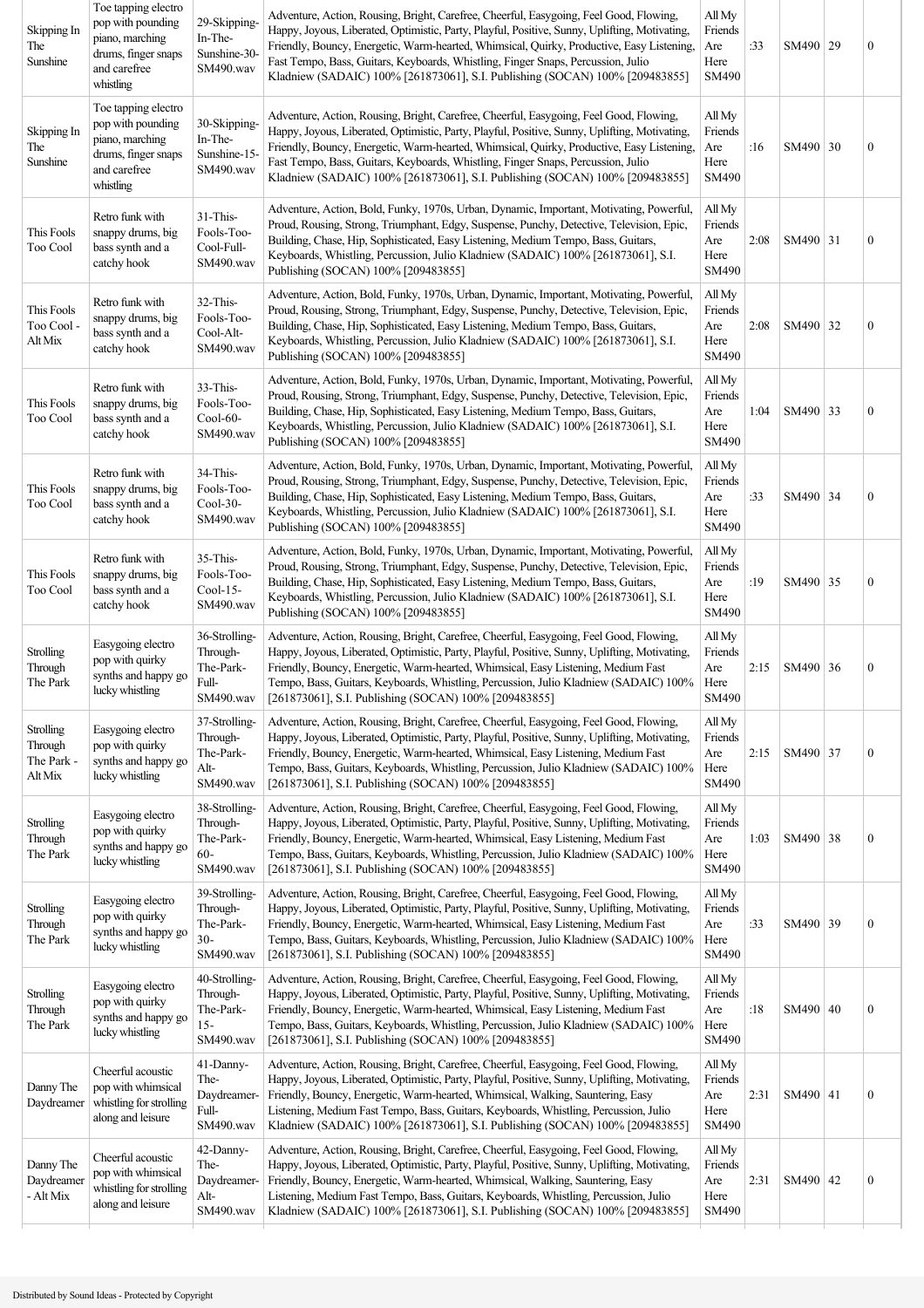| Danny The<br>Daydreamer                  | Cheerful acoustic<br>pop with whimsical<br>whistling for strolling<br>along and leisure        | 43-Danny-<br>The-<br>Daydreamer-<br>$60 -$<br>SM490.wav | Adventure, Action, Rousing, Bright, Carefree, Cheerful, Easygoing, Feel Good, Flowing,<br>Happy, Joyous, Liberated, Optimistic, Party, Playful, Positive, Sunny, Uplifting, Motivating,<br>Friendly, Bouncy, Energetic, Warm-hearted, Whimsical, Walking, Sauntering, Easy<br>Listening, Medium Fast Tempo, Bass, Guitars, Keyboards, Whistling, Percussion, Julio<br>Kladniew (SADAIC) 100% [261873061], S.I. Publishing (SOCAN) 100% [209483855] | All My<br>Friends<br>Are<br>Here<br>SM490        | 1:04 | SM490   43 | $\boldsymbol{0}$ |
|------------------------------------------|------------------------------------------------------------------------------------------------|---------------------------------------------------------|----------------------------------------------------------------------------------------------------------------------------------------------------------------------------------------------------------------------------------------------------------------------------------------------------------------------------------------------------------------------------------------------------------------------------------------------------|--------------------------------------------------|------|------------|------------------|
| Danny The<br>Daydreamer                  | Cheerful acoustic<br>pop with whimsical<br>whistling for strolling<br>along and leisure        | 44-Danny-<br>The-<br>Daydreamer-<br>$30 -$<br>SM490.wav | Adventure, Action, Rousing, Bright, Carefree, Cheerful, Easygoing, Feel Good, Flowing,<br>Happy, Joyous, Liberated, Optimistic, Party, Playful, Positive, Sunny, Uplifting, Motivating,<br>Friendly, Bouncy, Energetic, Warm-hearted, Whimsical, Walking, Sauntering, Easy<br>Listening, Medium Fast Tempo, Bass, Guitars, Keyboards, Whistling, Percussion, Julio<br>Kladniew (SADAIC) 100% [261873061], S.I. Publishing (SOCAN) 100% [209483855] | All My<br>Friends<br>Are<br>Here<br>SM490        | :33  | SM490   44 | $\boldsymbol{0}$ |
| Danny The<br>Daydreamer                  | Cheerful acoustic<br>pop with whimsical<br>whistling for strolling<br>along and leisure        | 45-Danny-<br>The-<br>Daydreamer-<br>$15 -$<br>SM490.wav | Adventure, Action, Rousing, Bright, Carefree, Cheerful, Easygoing, Feel Good, Flowing,<br>Happy, Joyous, Liberated, Optimistic, Party, Playful, Positive, Sunny, Uplifting, Motivating,<br>Friendly, Bouncy, Energetic, Warm-hearted, Whimsical, Walking, Sauntering, Easy<br>Listening, Medium Fast Tempo, Bass, Guitars, Keyboards, Whistling, Percussion, Julio<br>Kladniew (SADAIC) 100% [261873061], S.I. Publishing (SOCAN) 100% [209483855] | All My<br>Friends<br>Are<br>Here<br>SM490        | :18  | SM490   45 | $\boldsymbol{0}$ |
| <b>Best Foot</b><br>Forward              | Punchy acoustic<br>pop with cheerful<br>whistling for good<br>times and light<br>activity      | 46-Best-<br>Foot-<br>Forward-<br>Full-<br>SM490.wav     | Adventure, Action, Rousing, Bright, Carefree, Cheerful, Easygoing, Feel Good, Flowing,<br>Happy, Joyous, Liberated, Optimistic, Party, Playful, Positive, Sunny, Uplifting, Motivating,<br>Friendly, Bouncy, Energetic, Warm-hearted, Whimsical, Easy Listening, Very Fast Tempo,<br>Bass, Guitars, Keyboards, Whistling, Percussion, Julio Kladniew (SADAIC) 100%<br>[261873061], S.I. Publishing (SOCAN) 100% [209483855]                        | All My<br>Friends<br>Are<br>Here<br><b>SM490</b> | 2:21 | SM490   46 | $\boldsymbol{0}$ |
| <b>Best Foot</b><br>Forward -<br>Alt Mix | Punchy acoustic<br>pop with cheerful<br>whistling for good<br>times and light<br>activity      | 47-Best-<br>Foot-<br>Forward-<br>Alt-<br>SM490.wav      | Adventure, Action, Rousing, Bright, Carefree, Cheerful, Easygoing, Feel Good, Flowing,<br>Happy, Joyous, Liberated, Optimistic, Party, Playful, Positive, Sunny, Uplifting, Motivating,<br>Friendly, Bouncy, Energetic, Warm-hearted, Whimsical, Easy Listening, Very Fast Tempo,<br>Bass, Guitars, Keyboards, Whistling, Percussion, Julio Kladniew (SADAIC) 100%<br>[261873061], S.I. Publishing (SOCAN) 100% [209483855]                        | All My<br>Friends<br>Are<br>Here<br>SM490        | 2:18 | SM490   47 | $\boldsymbol{0}$ |
| <b>Best Foot</b><br>Forward              | Punchy acoustic<br>pop with cheerful<br>whistling for good<br>times and light<br>activity      | 48-Best-<br>Foot-<br>Forward-60-<br>SM490.wav           | Adventure, Action, Rousing, Bright, Carefree, Cheerful, Easygoing, Feel Good, Flowing,<br>Happy, Joyous, Liberated, Optimistic, Party, Playful, Positive, Sunny, Uplifting, Motivating,<br>Friendly, Bouncy, Energetic, Warm-hearted, Whimsical, Easy Listening, Very Fast Tempo,<br>Bass, Guitars, Keyboards, Whistling, Percussion, Julio Kladniew (SADAIC) 100%<br>[261873061], S.I. Publishing (SOCAN) 100% [209483855]                        | All My<br>Friends<br>Are<br>Here<br>SM490        | 1:02 | SM490 48   | $\boldsymbol{0}$ |
| <b>Best Foot</b><br>Forward              | Punchy acoustic<br>pop with cheerful<br>whistling for good<br>times and light<br>activity      | 49-Best-<br>Foot-<br>Forward-30<br>SM490.wav            | Adventure, Action, Rousing, Bright, Carefree, Cheerful, Easygoing, Feel Good, Flowing,<br>Happy, Joyous, Liberated, Optimistic, Party, Playful, Positive, Sunny, Uplifting, Motivating,<br>Friendly, Bouncy, Energetic, Warm-hearted, Whimsical, Easy Listening, Very Fast Tempo,<br>Bass, Guitars, Keyboards, Whistling, Percussion, Julio Kladniew (SADAIC) 100%<br>[261873061], S.I. Publishing (SOCAN) 100% [209483855]                        | All My<br>Friends<br>Are<br>Here<br>SM490        | :33  | SM490   49 | $\boldsymbol{0}$ |
| <b>Best Foot</b><br>Forward              | Punchy acoustic<br>pop with cheerful<br>whistling for good<br>times and light<br>activity      | 50-Best-<br>Foot-<br>Forward-15-<br>SM490.wav           | Adventure, Action, Rousing, Bright, Carefree, Cheerful, Easygoing, Feel Good, Flowing,<br>Happy, Joyous, Liberated, Optimistic, Party, Playful, Positive, Sunny, Uplifting, Motivating,<br>Friendly, Bouncy, Energetic, Warm-hearted, Whimsical, Easy Listening, Very Fast Tempo,<br>Bass, Guitars, Keyboards, Whistling, Percussion, Julio Kladniew (SADAIC) 100%<br>[261873061], S.I. Publishing (SOCAN) 100% [209483855]                        | All My<br>Friends<br>Are<br>Here<br>SM490        | :18  | SM490 50   | $\boldsymbol{0}$ |
| Shoot The<br><b>Breeze</b>               | Smooth, relaxed<br>easy listening with<br>bells, whistling and a<br>touch of shuffle           | 51-Shoot-<br>The-Breeze-<br>Full-<br>SM490.wav          | Adventure, Action, Rousing, Bright, Carefree, Cheerful, Easygoing, Feel Good, Flowing,<br>Happy, Joyous, Liberated, Optimistic, Party, Playful, Positive, Sunny, Uplifting, Motivating,<br>Friendly, Bouncy, Energetic, Warm-hearted, Whimsical, Funky, Family, Easy Listening,<br>Medium Tempo, Bass, Guitars, Keyboards, Whistling, Percussion, Julio Kladniew<br>(SADAIC) 100% [261873061], S.I. Publishing (SOCAN) 100% [209483855]            | All My<br>Friends<br>Are<br>Here<br>SM490        | 2:36 | SM490 51   | $\boldsymbol{0}$ |
| Shoot The<br>Breeze - Alt<br>Mix         | Smooth, relaxed<br>easy listening with<br>bells, whistling and a<br>touch of shuffle           | 52-Shoot-<br>The-Breeze-<br>Alt-<br>SM490.wav           | Adventure, Action, Rousing, Bright, Carefree, Cheerful, Easygoing, Feel Good, Flowing,<br>Happy, Joyous, Liberated, Optimistic, Party, Playful, Positive, Sunny, Uplifting, Motivating,<br>Friendly, Bouncy, Energetic, Warm-hearted, Whimsical, Funky, Family, Easy Listening,<br>Medium Tempo, Bass, Guitars, Keyboards, Whistling, Percussion, Julio Kladniew<br>(SADAIC) 100% [261873061], S.I. Publishing (SOCAN) 100% [209483855]            | All My<br>Friends<br>Are<br>Here<br>SM490        | 2:36 | SM490 52   | $\boldsymbol{0}$ |
| Shoot The<br><b>Breeze</b>               | Smooth, relaxed<br>easy listening with<br>bells, whistling and a<br>touch of shuffle           | 53-Shoot-<br>The-Breeze-<br>$60 -$<br>SM490.wav         | Adventure, Action, Rousing, Bright, Carefree, Cheerful, Easygoing, Feel Good, Flowing,<br>Happy, Joyous, Liberated, Optimistic, Party, Playful, Positive, Sunny, Uplifting, Motivating,<br>Friendly, Bouncy, Energetic, Warm-hearted, Whimsical, Funky, Family, Easy Listening,<br>Medium Tempo, Bass, Guitars, Keyboards, Whistling, Percussion, Julio Kladniew<br>(SADAIC) 100% [261873061], S.I. Publishing (SOCAN) 100% [209483855]            | All My<br>Friends<br>Are<br>Here<br>SM490        | 1:03 | SM490   53 | $\boldsymbol{0}$ |
| Shoot The<br><b>Breeze</b>               | Smooth, relaxed<br>easy listening with<br>bells, whistling and a<br>touch of shuffle           | 54-Shoot-<br>The-Breeze-<br>$30 -$<br>SM490.wav         | Adventure, Action, Rousing, Bright, Carefree, Cheerful, Easygoing, Feel Good, Flowing,<br>Happy, Joyous, Liberated, Optimistic, Party, Playful, Positive, Sunny, Uplifting, Motivating,<br>Friendly, Bouncy, Energetic, Warm-hearted, Whimsical, Funky, Family, Easy Listening,<br>Medium Tempo, Bass, Guitars, Keyboards, Whistling, Percussion, Julio Kladniew<br>(SADAIC) 100% [261873061], S.I. Publishing (SOCAN) 100% [209483855]            | All My<br>Friends<br>Are<br>Here<br>SM490        | :33  | SM490   54 | $\boldsymbol{0}$ |
| Shoot The<br><b>Breeze</b>               | Smooth, relaxed<br>easy listening with<br>bells, whistling and a<br>touch of shuffle           | 55-Shoot-<br>The-Breeze-<br>$15-$<br>SM490.wav          | Adventure, Action, Rousing, Bright, Carefree, Cheerful, Easygoing, Feel Good, Flowing,<br>Happy, Joyous, Liberated, Optimistic, Party, Playful, Positive, Sunny, Uplifting, Motivating,<br>Friendly, Bouncy, Energetic, Warm-hearted, Whimsical, Funky, Family, Easy Listening,<br>Medium Tempo, Bass, Guitars, Keyboards, Whistling, Percussion, Julio Kladniew<br>(SADAIC) 100% [261873061], S.I. Publishing (SOCAN) 100% [209483855]            | All My<br>Friends<br>Are<br>Here<br>SM490        | :18  | SM490 55   | $\boldsymbol{0}$ |
| Kicking<br>About                         | Fresh and friendly<br>acoustic pop with<br>punchy drums,<br>jangle guitars and<br>warm strings | 56-Kicking-<br>About-Full-<br>SM490.wav                 | Adventure, Action, Rousing, Bright, Carefree, Cheerful, Easygoing, Feel Good, Flowing,<br>Happy, Joyous, Liberated, Optimistic, Party, Playful, Positive, Sunny, Uplifting, Motivating,<br>Friendly, Bouncy, Energetic, Warm-hearted, Whimsical, Funky, Family, Easy Listening,<br>Medium Fast Tempo, Bass, Guitars, Keyboards, Whistling, Percussion, Julio Kladniew<br>(SADAIC) 100% [261873061], S.I. Publishing (SOCAN) 100% [209483855]       | All My<br>Friends<br>Are<br>Here<br>SM490        | 2:23 | SM490 56   | $\boldsymbol{0}$ |
| Kicking<br>About - Alt<br>Mix            | Fresh and friendly<br>acoustic pop with<br>punchy drums,<br>jangle guitars and<br>warm strings | 57-Kicking-<br>About-Alt-<br>SM490.wav                  | Adventure, Action, Rousing, Bright, Carefree, Cheerful, Easygoing, Feel Good, Flowing,<br>Happy, Joyous, Liberated, Optimistic, Party, Playful, Positive, Sunny, Uplifting, Motivating,<br>Friendly, Bouncy, Energetic, Warm-hearted, Whimsical, Funky, Family, Easy Listening,<br>Medium Fast Tempo, Bass, Guitars, Keyboards, Whistling, Percussion, Julio Kladniew<br>(SADAIC) 100% [261873061], S.I. Publishing (SOCAN) 100% [209483855]       | All My<br>Friends<br>Are<br>Here<br>SM490        | 2:23 | SM490 57   | $\boldsymbol{0}$ |

Distributed by Sound Ideas - Protected by Copyright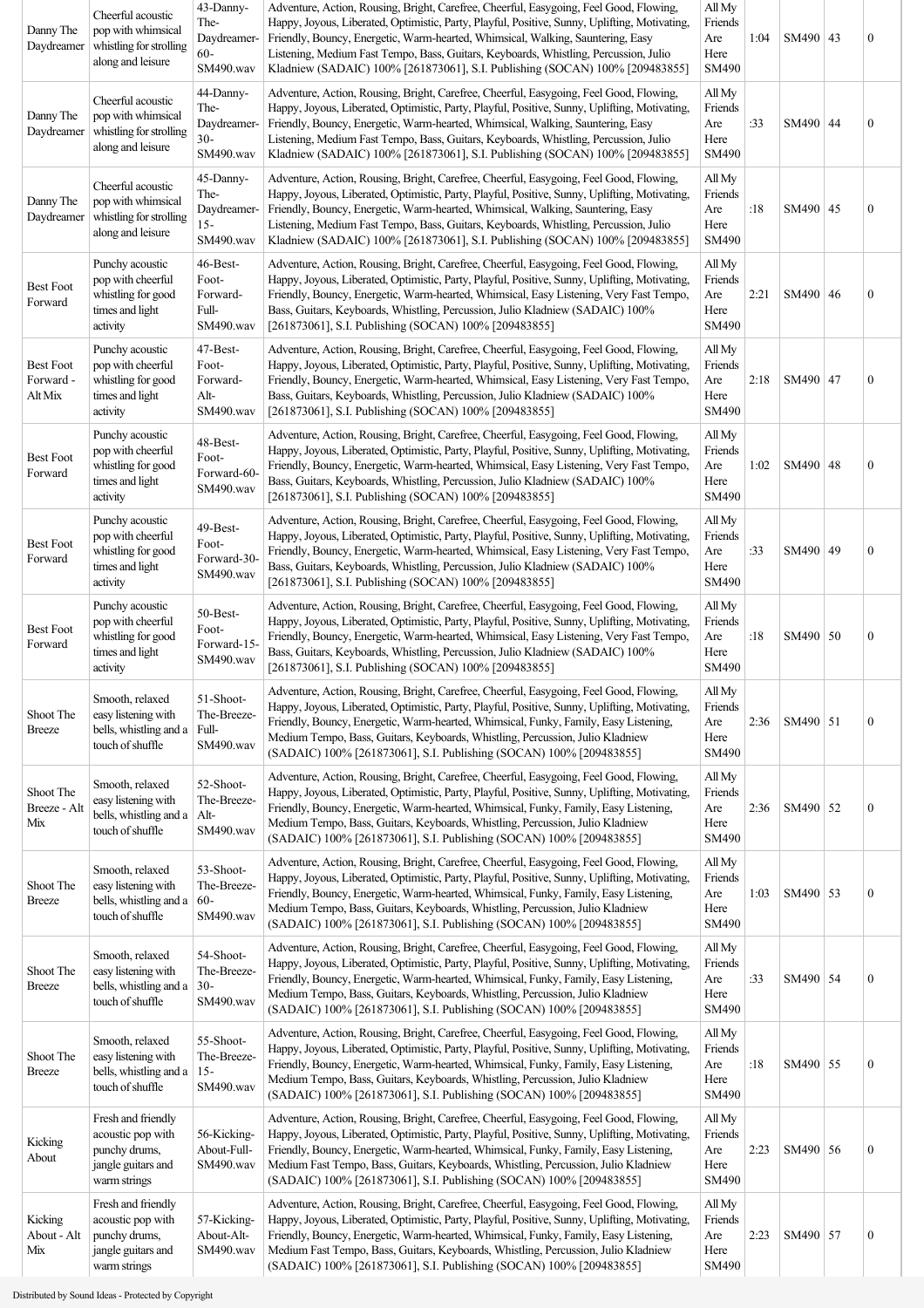| Kicking<br>About                     | Fresh and friendly<br>acoustic pop with<br>punchy drums,<br>jangle guitars and<br>warm strings | 58-Kicking-<br>About-60-<br>SM490.wav                 | Adventure, Action, Rousing, Bright, Carefree, Cheerful, Easygoing, Feel Good, Flowing,<br>Happy, Joyous, Liberated, Optimistic, Party, Playful, Positive, Sunny, Uplifting, Motivating,<br>Friendly, Bouncy, Energetic, Warm-hearted, Whimsical, Funky, Family, Easy Listening,<br>Medium Fast Tempo, Bass, Guitars, Keyboards, Whistling, Percussion, Julio Kladniew<br>(SADAIC) 100% [261873061], S.I. Publishing (SOCAN) 100% [209483855]                                      | All My<br>Friends<br>Are<br>Here<br>SM490 | 1:02 | SM490 58   | $\boldsymbol{0}$ |
|--------------------------------------|------------------------------------------------------------------------------------------------|-------------------------------------------------------|-----------------------------------------------------------------------------------------------------------------------------------------------------------------------------------------------------------------------------------------------------------------------------------------------------------------------------------------------------------------------------------------------------------------------------------------------------------------------------------|-------------------------------------------|------|------------|------------------|
| Kicking<br>About                     | Fresh and friendly<br>acoustic pop with<br>punchy drums,<br>jangle guitars and<br>warm strings | 59-Kicking-<br>About-30-<br>SM490.wav                 | Adventure, Action, Rousing, Bright, Carefree, Cheerful, Easygoing, Feel Good, Flowing,<br>Happy, Joyous, Liberated, Optimistic, Party, Playful, Positive, Sunny, Uplifting, Motivating,<br>Friendly, Bouncy, Energetic, Warm-hearted, Whimsical, Funky, Family, Easy Listening,<br>Medium Fast Tempo, Bass, Guitars, Keyboards, Whistling, Percussion, Julio Kladniew<br>(SADAIC) 100% [261873061], S.I. Publishing (SOCAN) 100% [209483855]                                      | All My<br>Friends<br>Are<br>Here<br>SM490 | :31  | SM490 59   | $\boldsymbol{0}$ |
| Kicking<br>About                     | Fresh and friendly<br>acoustic pop with<br>punchy drums,<br>jangle guitars and<br>warm strings | 60-Kicking-<br>About-15-<br>SM490.wav                 | Adventure, Action, Rousing, Bright, Carefree, Cheerful, Easygoing, Feel Good, Flowing,<br>Happy, Joyous, Liberated, Optimistic, Party, Playful, Positive, Sunny, Uplifting, Motivating,<br>Friendly, Bouncy, Energetic, Warm-hearted, Whimsical, Funky, Family, Easy Listening,<br>Medium Fast Tempo, Bass, Guitars, Keyboards, Whistling, Percussion, Julio Kladniew<br>(SADAIC) 100% [261873061], S.I. Publishing (SOCAN) 100% [209483855]                                      | All My<br>Friends<br>Are<br>Here<br>SM490 | :15  | SM490 60   | $\boldsymbol{0}$ |
| Stepping<br>Ahead                    | Marching indie pop<br>with strong guitars<br>and a cheerful<br>melody                          | 61-Stepping-<br>Ahead-Full-<br>SM490.wav              | Adventure, Action, Rousing, Bright, Carefree, Cheerful, Easygoing, Feel Good, Flowing,<br>Happy, Joyous, Liberated, Optimistic, Party, Playful, Positive, Sunny, Uplifting, Motivating,<br>Friendly, Bouncy, Energetic, Warm-hearted, Whimsical, Lighthearted, Driving, Productive,<br>Easy Listening, Medium Fast Tempo, Bass, Guitars, Keyboards, Whistling, Percussion, Julio<br>Kladniew (SADAIC) 100% [261873061], S.I. Publishing (SOCAN) 100% [209483855]                  | All My<br>Friends<br>Are<br>Here<br>SM490 | 2:28 | SM490   61 | $\boldsymbol{0}$ |
| Stepping<br>Ahead - Alt<br>Mix       | Marching indie pop<br>with strong guitars<br>and a cheerful<br>melody                          | 62-Stepping-<br>Ahead-Alt-<br>SM490.wav               | Adventure, Action, Rousing, Bright, Carefree, Cheerful, Easygoing, Feel Good, Flowing,<br>Happy, Joyous, Liberated, Optimistic, Party, Playful, Positive, Sunny, Uplifting, Motivating,<br>Friendly, Bouncy, Energetic, Warm-hearted, Whimsical, Lighthearted, Driving, Productive,<br>Easy Listening, Medium Fast Tempo, Bass, Guitars, Keyboards, Whistling, Percussion, Julio<br>Kladniew (SADAIC) 100% [261873061], S.I. Publishing (SOCAN) 100% [209483855]                  | All My<br>Friends<br>Are<br>Here<br>SM490 | 2:28 | SM490 62   | $\boldsymbol{0}$ |
| Stepping<br>Ahead                    | Marching indie pop<br>with strong guitars<br>and a cheerful<br>melody                          | 63-Stepping-<br>Ahead-60-<br>SM490.wav                | Adventure, Action, Rousing, Bright, Carefree, Cheerful, Easygoing, Feel Good, Flowing,<br>Happy, Joyous, Liberated, Optimistic, Party, Playful, Positive, Sunny, Uplifting, Motivating,<br>Friendly, Bouncy, Energetic, Warm-hearted, Whimsical, Lighthearted, Driving, Productive,<br>Easy Listening, Medium Fast Tempo, Bass, Guitars, Keyboards, Whistling, Percussion, Julio<br>Kladniew (SADAIC) 100% [261873061], S.I. Publishing (SOCAN) 100% [209483855]                  | All My<br>Friends<br>Are<br>Here<br>SM490 | 1:03 | SM490 63   | $\boldsymbol{0}$ |
| Stepping<br>Ahead                    | Marching indie pop<br>with strong guitars<br>and a cheerful<br>melody                          | 64-Stepping-<br>Ahead-30-<br>SM490.wav                | Adventure, Action, Rousing, Bright, Carefree, Cheerful, Easygoing, Feel Good, Flowing,<br>Happy, Joyous, Liberated, Optimistic, Party, Playful, Positive, Sunny, Uplifting, Motivating,<br>Friendly, Bouncy, Energetic, Warm-hearted, Whimsical, Lighthearted, Driving, Productive,<br>Easy Listening, Medium Fast Tempo, Bass, Guitars, Keyboards, Whistling, Percussion, Julio<br>Kladniew (SADAIC) 100% [261873061], S.I. Publishing (SOCAN) 100% [209483855]                  | All My<br>Friends<br>Are<br>Here<br>SM490 | :33  | SM490   64 | $\boldsymbol{0}$ |
| Stepping<br>Ahead                    | Marching indie pop<br>with strong guitars<br>and a cheerful<br>melody                          | 65-Stepping-<br>Ahead-15-<br>SM490.wav                | Adventure, Action, Rousing, Bright, Carefree, Cheerful, Easygoing, Feel Good, Flowing,<br>Happy, Joyous, Liberated, Optimistic, Party, Playful, Positive, Sunny, Uplifting, Motivating,<br>Friendly, Bouncy, Energetic, Warm-hearted, Whimsical, Lighthearted, Driving, Productive,<br>Easy Listening, Medium Fast Tempo, Bass, Guitars, Keyboards, Whistling, Percussion, Julio<br>Kladniew (SADAIC) 100% [261873061], S.I. Publishing (SOCAN) 100% [209483855]                  | All My<br>Friends<br>Are<br>Here<br>SM490 | :17  | SM490 65   | $\boldsymbol{0}$ |
| Sassy<br>Soulman                     | Sassy, soulful funk<br>with lead organ and<br>whistling for hipsters<br>and cool dudes         | 66-Sassy-<br>Soulman-<br>Full-<br>SM490.wav           | Adventure, Action, Bold, Funky, 1970s, Urban, Dynamic, Important, Motivating, Powerful,<br>Proud, Rousing, Strong, Edgy, Punchy, Detective, Television, Hip, Sophisticated, Fun,<br>Swaggering, Sauntering, Sophisticated, Lighthearted, Quirky, Carefree, Easy Listening,<br>Medium Fast Tempo, Bass, Guitars, Keyboards, Whistling, Percussion, Julio Kladniew<br>(SADAIC) 100% [261873061], S.I. Publishing (SOCAN) 100% [209483855]                                           | All My<br>Friends<br>Are<br>Here<br>SM490 | 2:25 | SM490 66   | $\boldsymbol{0}$ |
| <b>Sassy</b><br>Soulman -<br>Alt Mix | Sassy, soulful funk<br>with lead organ and<br>whistling for hipsters<br>and cool dudes         | 67-Sassy-<br>Soulman-<br>Alt-<br>SM490.wav            | Adventure, Action, Bold, Funky, 1970s, Urban, Dynamic, Important, Motivating, Powerful,<br>Proud, Rousing, Strong, Edgy, Punchy, Detective, Television, Hip, Sophisticated, Fun,<br>Swaggering, Sauntering, Sophisticated, Lighthearted, Quirky, Carefree, Easy Listening,<br>Medium Fast Tempo, Bass, Guitars, Keyboards, Whistling, Percussion, Julio Kladniew<br>(SADAIC) 100% [261873061], S.I. Publishing (SOCAN) 100% [209483855]                                           | All My<br>Friends<br>Are<br>Here<br>SM490 | 2:25 | SM490 67   | $\boldsymbol{0}$ |
| <b>Sassy</b><br>Soulman              | Sassy, soulful funk<br>with lead organ and<br>whistling for hipsters<br>and cool dudes         | 68-Sassy-<br>Soulman-60-<br>SM490.wav                 | Adventure, Action, Bold, Funky, 1970s, Urban, Dynamic, Important, Motivating, Powerful,<br>Proud, Rousing, Strong, Edgy, Punchy, Detective, Television, Hip, Sophisticated, Fun,<br>Swaggering, Sauntering, Sophisticated, Lighthearted, Quirky, Carefree, Easy Listening,<br>Medium Fast Tempo, Bass, Guitars, Keyboards, Whistling, Percussion, Julio Kladniew<br>(SADAIC) 100% [261873061], S.I. Publishing (SOCAN) 100% [209483855]                                           | All My<br>Friends<br>Are<br>Here<br>SM490 | 1:03 | SM490 68   | $\boldsymbol{0}$ |
| <b>Sassy</b><br>Soulman              | Sassy, soulful funk<br>with lead organ and<br>whistling for hipsters<br>and cool dudes         | 69-Sassy-<br>Soulman-30-<br>SM490.wav                 | Adventure, Action, Bold, Funky, 1970s, Urban, Dynamic, Important, Motivating, Powerful,<br>Proud, Rousing, Strong, Edgy, Punchy, Detective, Television, Hip, Sophisticated, Fun,<br>Swaggering, Sauntering, Sophisticated, Lighthearted, Quirky, Carefree, Easy Listening,<br>Medium Fast Tempo, Bass, Guitars, Keyboards, Whistling, Percussion, Julio Kladniew<br>(SADAIC) 100% [261873061], S.I. Publishing (SOCAN) 100% [209483855]                                           | All My<br>Friends<br>Are<br>Here<br>SM490 | :32  | SM490   69 | $\boldsymbol{0}$ |
| Sassy<br>Soulman                     | Sassy, soulful funk<br>with lead organ and<br>whistling for hipsters<br>and cool dudes         | 70-Sassy-<br>Soulman-15-<br>SM490.wav                 | Adventure, Action, Bold, Funky, 1970s, Urban, Dynamic, Important, Motivating, Powerful,<br>Proud, Rousing, Strong, Edgy, Punchy, Detective, Television, Hip, Sophisticated, Fun,<br>Swaggering, Sauntering, Sophisticated, Lighthearted, Quirky, Carefree, Easy Listening,<br>Medium Fast Tempo, Bass, Guitars, Keyboards, Whistling, Percussion, Julio Kladniew<br>(SADAIC) 100% [261873061], S.I. Publishing (SOCAN) 100% [209483855]                                           | All My<br>Friends<br>Are<br>Here<br>SM490 | :19  | SM490   70 | $\boldsymbol{0}$ |
| All My<br>Friends Are<br>Here        | Snappy acoustic<br>pop with bright<br>guitars, finger snaps<br>and cheerful<br>whistling       | 71-All-My-<br>Friends-Are-<br>Here-Full-<br>SM490.wav | Adventure, Action, Rousing, Bright, Carefree, Cheerful, Easygoing, Feel Good, Flowing,<br>Happy, Joyous, Liberated, Optimistic, Party, Playful, Positive, Sunny, Uplifting, Motivating,<br>Friendly, Bouncy, Energetic, Warm-hearted, Whimsical, Lighthearted, Driving, Productive,<br>Easy Listening, Medium Fast Tempo, Bass, Guitars, Keyboards, Whistling, Finger Snaps,<br>Percussion, Julio Kladniew (SADAIC) 100% [261873061], S.I. Publishing (SOCAN)<br>100% [209483855] | All My<br>Friends<br>Are<br>Here<br>SM490 | 2:31 | SM490   71 | $\boldsymbol{0}$ |
|                                      |                                                                                                |                                                       |                                                                                                                                                                                                                                                                                                                                                                                                                                                                                   |                                           |      |            |                  |